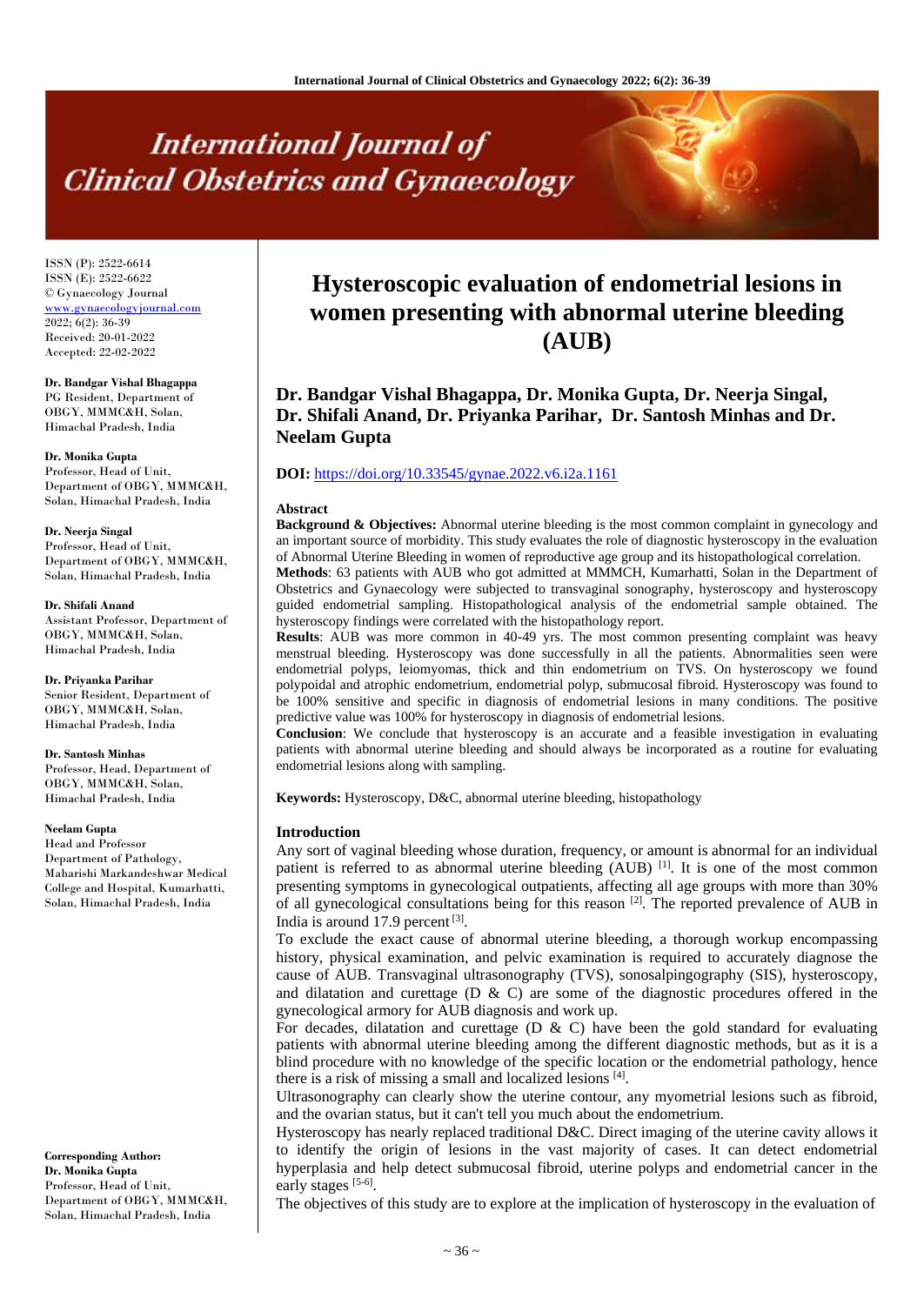Abnormal Uterine Bleeding in terms of the precision of its findings and their engrossment to further management of disease.

# **AIMS and Objectives**

#### **AIM**

To evaluate the endometrial lesions in women with AUB by hysteroscopy.

### **Objectives**

- 1. To study the pattern of abnormal uterine bleeding and various endometrial lesions on transvaginal ultrasound.
- 2. To compare the diagnostic precision of transvaginal ultrasound with hysteroscopy.
- 3. To correlate the ultrasound and hysteroscopy diagnosis of endometrial lesions with histopathological examination.

#### **Materials and Methods**

**Study Design**: It is a hospital based cross-sectional, analytical study.

# **Study Setting**

This prospective study was carried out in Maharishi Markandeshwar Medical College & Hospital, Kumarhatti, solan over the period of 18 months from November 2019 to May 2021, after the approval given by institutional ethical committee.

## **Sample Size**

The study was conducted on 63 women (min required was 50) after fulfilling the study criteria.

# **Inclusion Criteria**

**Table 1:** Distribution according to age

| ∖ge    | <b>Frequency</b> | Percent |
|--------|------------------|---------|
| 18-29  |                  | 20.6    |
| 30-39  |                  | 27.0    |
| 10-49  |                  | 30.2    |
| $>=50$ |                  | 22.2    |
| Total  |                  | $100 -$ |

In the present study, maximum number of subjects were from age group of 40-49 years i.e, 19/63 (30.2%) followed by 30-39 years i.e, 17/63 (27.0%).

**Table 2:** Distribution according to Parity-

| Parity | Frequency $(N=63)$ | Percent |
|--------|--------------------|---------|
|        | 22                 | 34.9    |
|        |                    | 11.1    |
|        | 18                 | 28.6    |
|        |                    | 14.3    |
|        |                    | 4.8     |
|        |                    | 4.8     |
|        |                    | 1.6     |
| Total  | 63                 | 100.0   |

In our study maximum number of subjects were nulliparous i.e., 22/63 (34.9%) followed by parity 2 (28.6%) and 3 (14.3%).

**Table 3:** according to clinical presentation

| <b>Presentation</b>      | frequency(n) | Percentage |
|--------------------------|--------------|------------|
| Heavy menstrual bleeding |              | 50.8       |
| Frequent cycles          |              | 23.8       |
| Prolonged cycles         |              |            |
| Postmenopausal bleeding  |              | 17.5       |
| Total                    |              |            |

1) All women attending gynecology OPD with AUB more than 18 years of age in the study period.

## **Exclusion Criteria**

- 1. Known/Suspected pregnancy.
- 2. Active pelvic infection.
- 3. Cervical cancer.
- 4. Medically unfit for hysteroscopy.
- 5. Not giving consent.
- 6. Abandoned or incomplete procedure.

# **Collection and processing of samples**

A thorough history was taken as per the proforma from women chosen for the study. All the study subjects were analyzed in detail regarding age, literacy, socio-economic status, parity, menstrual history etc as per proforma. Subjects were followed further by thorough general physical examination and gynecological examination. All patients were subjected to routine blood investigations required for pre-anesthetic check up. Transvaginal sonography (TVS) was performed in OPD on all patients prior to hysteroscopy. After getting anesthetists fitness patient was taken up for hysteroscopy. D&C was done in all under hysteroscopic guidance and sample collected was sent for histopathology examination.

# **Observations and Results**

The present study was aimed to evaluate intrauterine abnormalities in symptomatic AUB patients presenting to the OPD by Transvaginal sonography and hysteroscopy and correlating the diagnosis with histopathology. A total of 63 patients were included in the study over a period of one and half years.

In our study maximum number of subjects presented with of heavy menstrual bleeding i.e 32/63 (50.8%) followed by frequent cycles (23.8%).

**Table 4:** according to TVS findings

| <b>Findings</b>              | Number of subjects | Percentage |
|------------------------------|--------------------|------------|
| Submucous fibroid            |                    | 4.7        |
| Polyp                        |                    | 14.2       |
| <b>Endometrial thickness</b> |                    |            |
| Normal $(4-12$ mm $)$        | 45                 | 63.49      |
| Thick $(> 12$ mm)            | 14                 | 22.2       |
| Thin $(< 4mm)$               |                    | 6.3        |
| Endometrial growth           |                    |            |

In present study, when transvaginal sonography was done, we found maximum number of subjects had normal endometrial thickness (4-12mm) i.e., 45/63 (63.49%) followed by thickened endometrium in 22.2%. We also found submucosal fibroid in 3 subjects (4.7%) and endometrial polyps in 9 subjects (14.2%).

**Table 5:** According to Hysteroscopy findings

| <b>Hysteroscopy finding</b> | <b>Subjects Percentage</b> |
|-----------------------------|----------------------------|
| Normal endometrium          | 65.07                      |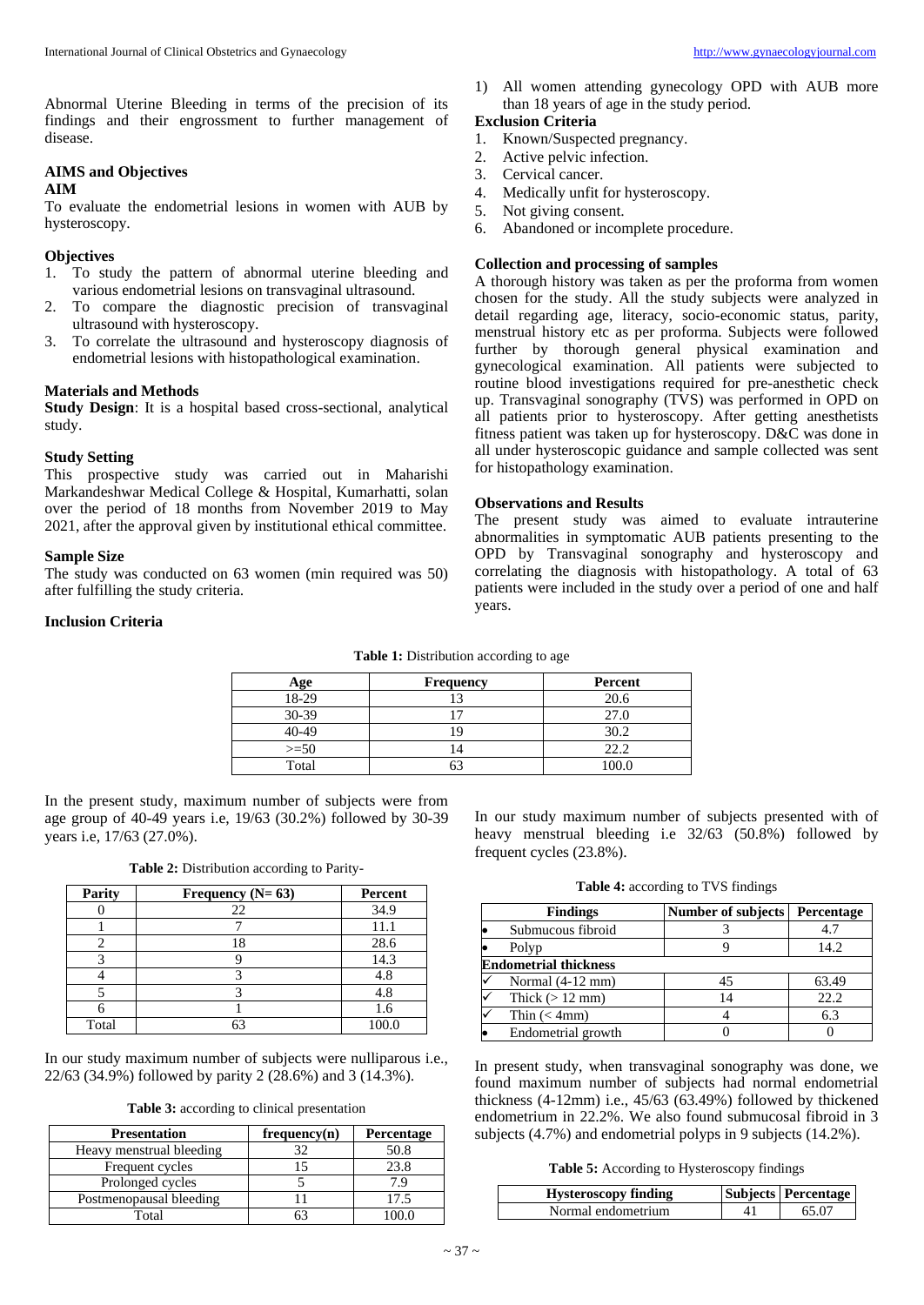| Polypoidal endometrium           | 13 | 20.63 |
|----------------------------------|----|-------|
| Atrophic endometrium             |    | 14.28 |
| Submucosal fibroid               |    | 1.58  |
| Endometrial polyp                | 13 | 20.63 |
| Intrauterine adhesions           |    | 6.3   |
| Endometrial growth or malignancy |    |       |

In the present study when hysteroscopy was performed,

maximum number of subjects had normal endometrium i.e 41/63 (65.07%) followed by polypoidal endometrium in 13 subjects and atrophic endometrium in 9 subjects. We also found submucosal fibroid in 1 subject (FIGO 0) and endometrial polyps in 13 subjects.

| <b>Findings</b>                      | <b>Frequency</b> | Percent |
|--------------------------------------|------------------|---------|
| Proliferative endometrium            | 24               | 38.09   |
| Secretory endometrium                | 18               | 28.6    |
| Disordered proliferative endometrium | 12               | 19.04   |
| Atrophic endometrium                 |                  | 4.76    |
| Hyperplasia without atypia           |                  | 6.34    |
| Endometritis                         |                  | 4.76    |
| <b>Endometrial Polyp</b>             |                  | 23.8    |

**Table 6:** According to Histopathological findings

When Histopathological examination of endometrial sampling was done, we found maximum number of subjects had proliferative endometrium in 38.09% followed by secretory endometrium in 28.6% (abnormal pattern for proliferative phase). We also found endometrial polyp in 15 subjects, atrophic endometrium in 3 subjects, hyperplasia without atypia in 4 subjects and endometritis in 3 subjects.

| Table 7: Correlation of Transvaginal Ultrasound versus Hysteroscopy |  |  |
|---------------------------------------------------------------------|--|--|
|---------------------------------------------------------------------|--|--|

| <b>Findings on TVS</b> | <b>Proliferative Endometrium</b> | Secretory Endometrium   DPE   atrophic   H Without A   Polyp   endometritis   Fibroid |  |  |    |  |
|------------------------|----------------------------------|---------------------------------------------------------------------------------------|--|--|----|--|
| Normal Endometrium     |                                  |                                                                                       |  |  |    |  |
| Thick endometrium      |                                  |                                                                                       |  |  |    |  |
| Thin                   |                                  |                                                                                       |  |  | 00 |  |
| Submucosal Fibroid     |                                  |                                                                                       |  |  |    |  |
| Polyp                  |                                  |                                                                                       |  |  |    |  |

On TVS, 45 subjects showed normal endometrial thickness however on HPE showed 20 (44.4%) subjects had proliferative endometrium, 13 (28.8%) had secretory endometrium (abnormal pattern for that phase of menstrual cycle), 6 (13.3%) had disordered proliferative endometrium. 2(4.44%) subjects with normal endometrial thickness on TVS, showed hyperplasia without atypia on HPE, 4 (8.88%) subjects showed polyps and 3 (6.66%) had endometritis in the report.

Out of 14 subjects having thickened endometrium on TVS, HPE reports showed 3 (21.4%) having proliferative endometrium, 5 (35.7%) secretory endometrium, 6 (42.8%) disordered proliferative endometrium, 2(14.2%) hyperplasia without atypia and 2(14.2%) reports showed polyp.

Those with thin endometrium on TVS, had HPE suggesting proliferative endometrium 1 (25%), had atrophic endometrium3 (75.0%) and polyp in 2 (50.0%).

| <b>Findings on Hysteroscopy</b>  | <b>Proliferative</b><br>endometrium | <b>Secretory</b><br>endometrium | <b>DPE</b>   | <b>Atrophic</b><br>endometrium | H<br><b>Without A</b> | Polyp | Endometritis   fibroid |  |
|----------------------------------|-------------------------------------|---------------------------------|--------------|--------------------------------|-----------------------|-------|------------------------|--|
| Normal Endometrium               |                                     |                                 | ⌒            |                                |                       |       |                        |  |
| Polypoidal Endometrium           |                                     |                                 | <sub>0</sub> |                                |                       |       |                        |  |
| Atrophic endometrium             |                                     |                                 | ⌒            |                                |                       |       |                        |  |
| Submucosal Fibroid               |                                     |                                 | $\Omega$     |                                |                       |       |                        |  |
| <b>Endometrial Polyp</b>         |                                     |                                 | $\Omega$     |                                |                       |       |                        |  |
| <b>Intrauterine Adhesions</b>    |                                     |                                 | $\theta$     |                                |                       |       |                        |  |
| Endometrial growth or malignancy |                                     |                                 | $\Omega$     |                                |                       |       |                        |  |

**Table 8:** Correlation of Hysteroscopy versus Histopathology

On hysteroscopy 41 subjects showed normal endometrium and HPE showed 22 (53.6 percent) had proliferative endometrium, 13 (31.7 percent) had secretory endometrium, 3 (7.3 percent) showed disordered proliferative endometrium, 2 (4.8 percent) showed atrophic endometrium, 1 (2.4 percent) had hyperplasia without atypia, 5 had polyps and 1 (2.4 percent) subjects showed endometritis in the report.

13 subjects showed polypoidal endometrium on Hysteroscopy which on HPE reports showed 1 (7.1 percent) had proliferative endometrium, 5 (35.7 percent) subjects had secretory endometrium, 6 (42.8 percent) subjects had disordered proliferative endometrium, 1 (7.1 percent) patients showed hyperplasia without atypia and 2 (14.2 percent) subjects showed polyp HPE reports.

9 subjects showed atrophic endometrium on Hysteroscopy which on HPE reports showed 1 (11.1 percent) had proliferative endometrium, 3 (33.3 percent) subjects had disordered proliferative endometrium, 2 (22.2 percent) subjects showed atrophic endometrium, 2 (22.2 percent) patients showed hyperplasia without atypia, 4 (44.4 percent) subjects showed polyp and 2 (22.2 percent) showed endometritis on HPE reports. On hysteroscopy, 1 submucosal fibroid was observed (FIGO stage Submucosal- 0) which was also confirmed on HPE report. On Hysteroscopy 4 cases of intra uterine adhesions were observed. Out of which 2 patient had proliferative endometrium and 2 had secretory endometrium on HPE reports.